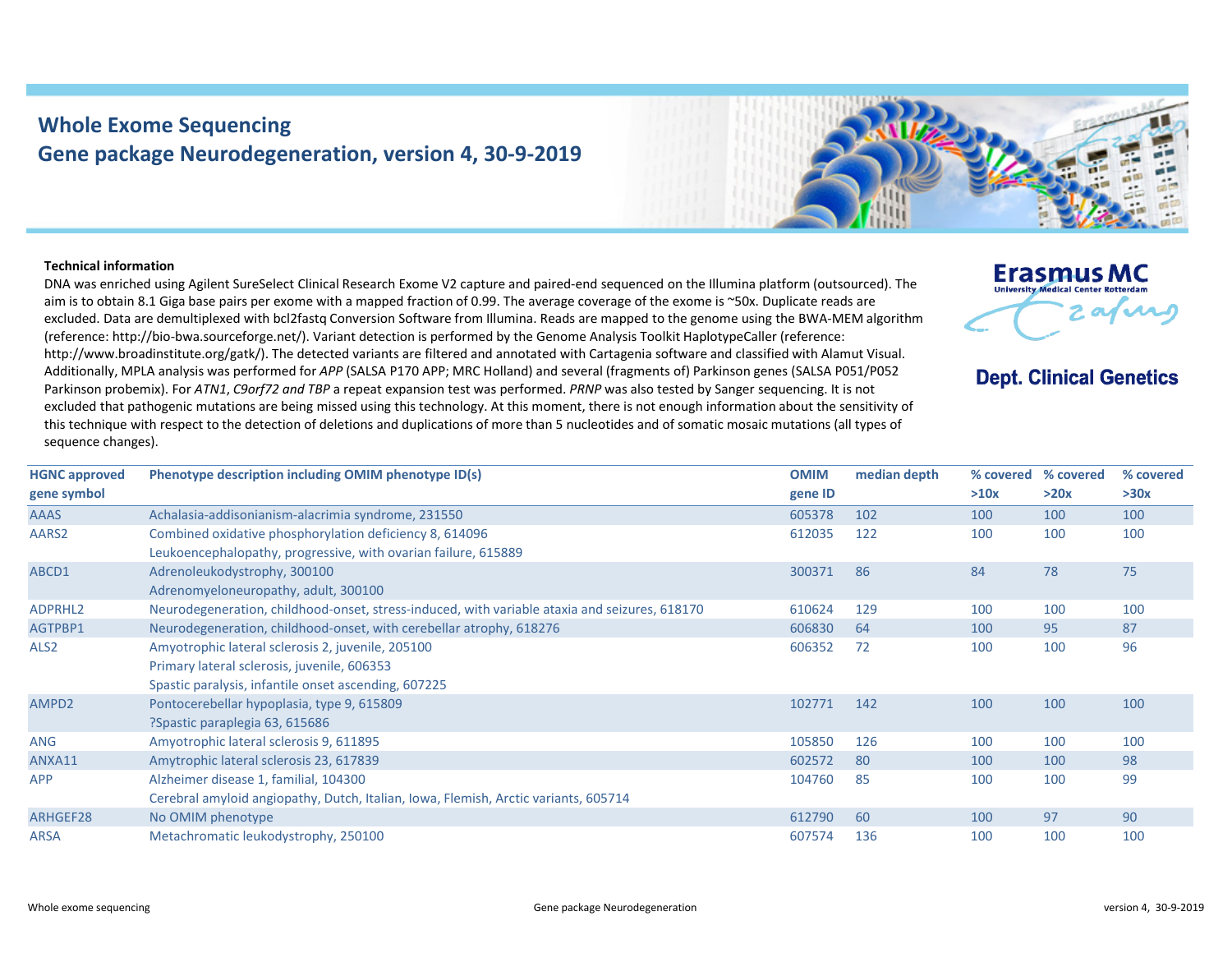| <b>HGNC approved</b> | Phenotype description including OMIM phenotype ID(s)                         | <b>OMIM</b> | median depth | % covered % covered |      | % covered |
|----------------------|------------------------------------------------------------------------------|-------------|--------------|---------------------|------|-----------|
| gene symbol          |                                                                              | gene ID     |              | >10x                | >20x | >30x      |
| ATP13A2              | Kufor-Rakeb syndrome, 606693                                                 | 610513      | 117          | 100                 | 100  | 98        |
|                      | Spastic paraplegia 78, 617225                                                |             |              |                     |      |           |
| ATP1A3               | Alternating hemiplegia of childhood 2, 614820                                | 182350      | 144          | 100                 | 100  | 100       |
|                      | CAPOS syndrome, 601338                                                       |             |              |                     |      |           |
|                      | Dystonia-12, 128235                                                          |             |              |                     |      |           |
| ATP6AP2              | Mental retardation, syndromic, Hedera type, 300423                           | 300556      | 46           | 100                 | 91   | 64        |
|                      | ?Parkinsonism with spasticity, 300911                                        |             |              |                     |      |           |
| ATP7B                | Wilson disease, 277900                                                       | 606882      | 99           | 100                 | 100  | 99        |
| <b>AUH</b>           | 3-methylglutaconic aciduria, type I, 250950                                  | 600529      | 94           | 100                 | 100  | 98        |
| C19orf12             | Neurodegeneration with brain iron accumulation 4, 614298                     | 614297      | 186          | 100                 | 100  | 100       |
|                      | ?Spastic paraplegia 43, 615043                                               |             |              |                     |      |           |
| C9orf72              | Frontotemporal dementia and/or amyotrophic lateral sclerosis 1, 105550       | 614260      | 56           | 100                 | 100  | 96        |
| CACNA1A              | Epileptic encephalopathy, early infantile, 42, 617106                        | 601011      | 87           | 100                 | 98   | 93        |
|                      | Episodic ataxia, type 2, 108500                                              |             |              |                     |      |           |
|                      | Migraine, familial hemiplegic, 1, 141500                                     |             |              |                     |      |           |
|                      | Migraine, familial hemiplegic, 1, with progressive cerebellar ataxia, 141500 |             |              |                     |      |           |
|                      | Spinocerebellar ataxia 6, 183086                                             |             |              |                     |      |           |
| CAV1                 | ?Lipodystrophy, congenital generalized, type 3, 612526                       | 601047      | 95           | 100                 | 100  | 100       |
|                      | Lipodystrophy, familial partial, type 7, 606721                              |             |              |                     |      |           |
|                      | Pulmonary hypertension, primary, 3, 615343                                   |             |              |                     |      |           |
| <b>CBS</b>           | Homocystinuria, B6-responsive and nonresponsive types, 236200                | 613381      | 127          | 100                 | 100  | 100       |
|                      | Thrombosis, hyperhomocysteinemic, 236200                                     |             |              |                     |      |           |
| CHCHD10              | Frontotemporal dementia and/or amyotrophic lateral sclerosis 2, 615911       | 615903      | 34           | 86                  | 65   | 52        |
|                      | ?Myopathy, isolated mitochondrial, 616209                                    |             |              |                     |      |           |
|                      | Spinal muscular atrophy, Jokela type, 615048                                 |             |              |                     |      |           |
| CHCHD <sub>2</sub>   | Parkinson disease 22, 616710                                                 | 616244      | 67           | 100                 | 88   | 68        |
| CHMP2B               | Amyotrophic lateral sclerosis 17, 614696                                     | 609512      | 83           | 100                 | 100  | 97        |
|                      | Dementia, familial, nonspecific, 600795                                      |             |              |                     |      |           |
| CISD <sub>2</sub>    | Wolfram syndrome 2, 604928                                                   | 611507      | 137          | 100                 | 100  | 100       |
| CLCN <sub>2</sub>    | {Epilepsy, idiopathic generalized, susceptibility to, 11}, 607628            | 600570      | 100          | 100                 | 100  | 100       |
|                      | {Epilepsy, juvenile absence, susceptibility to, 2}, 607628                   |             |              |                     |      |           |
|                      | {Epilepsy, juvenile myoclonic, susceptibility to, 8}, 607628                 |             |              |                     |      |           |
|                      | Hyperaldosteronism, familial, type II, 605635                                |             |              |                     |      |           |
|                      | Leukoencephalopathy with ataxia, 615651                                      |             |              |                     |      |           |
| CLN <sub>3</sub>     | Ceroid lipofuscinosis, neuronal, 3, 204200                                   | 607042      | 111          | 100                 | 100  | 100       |
| CLN5                 | Ceroid lipofuscinosis, neuronal, 5, 256731                                   | 608102      | 70           | 100                 | 100  | 100       |
| CLN6                 | Ceroid lipofuscinosis, neuronal, 6, 601780                                   | 606725      | 120          | 100                 | 100  | 99        |
|                      | Ceroid lipofuscinosis, neuronal, Kufs type, adult onset, 204300              |             |              |                     |      |           |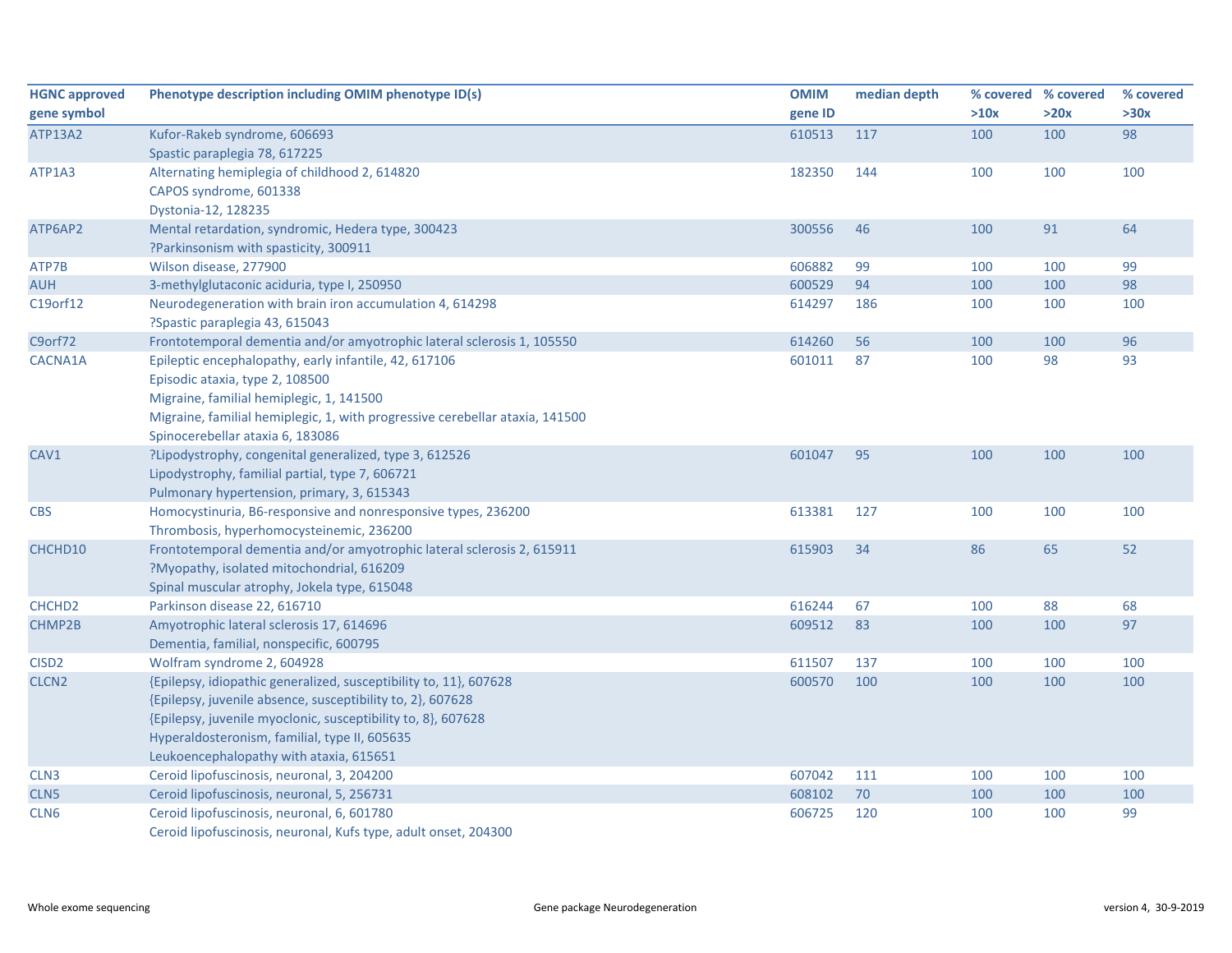| <b>HGNC approved</b> | Phenotype description including OMIM phenotype ID(s)                                          | <b>OMIM</b> | median depth |      | % covered % covered | % covered |
|----------------------|-----------------------------------------------------------------------------------------------|-------------|--------------|------|---------------------|-----------|
| gene symbol          |                                                                                               | gene ID     |              | >10x | >20x                | >30x      |
| CLN8                 | Ceroid lipofuscinosis, neuronal, 8, 600143                                                    | 607837      | 129          | 100  | 100                 | 100       |
|                      | Ceroid lipofuscinosis, neuronal, 8, Northern epilepsy variant, 610003                         |             |              |      |                     |           |
| <b>COASY</b>         | Neurodegeneration with brain iron accumulation 6, 615643                                      | 609855      | 139          | 100  | 100                 | 100       |
|                      | Pontocerebellar hypoplasia, type 12, 618266                                                   |             |              |      |                     |           |
| COL4A1               | Angiopathy, hereditary, with nephropathy, aneurysms, and muscle cramps, 611773                | 120130      | 88           | 100  | 100                 | 97        |
|                      | Brain small vessel disease with or without ocular anomalies, 175780                           |             |              |      |                     |           |
|                      | {Hemorrhage, intracerebral, susceptibility to}, 614519                                        |             |              |      |                     |           |
|                      | ?Retinal arteries, tortuosity of, 180000                                                      |             |              |      |                     |           |
| COL4A2               | Brain small vessel disease 2, 614483                                                          | 120090      | 102          | 100  | 100                 | 99        |
|                      | {Hemorrhage, intracerebral, susceptibility to}, 614519                                        |             |              |      |                     |           |
| COQ4                 | Coenzyme Q10 deficiency, primary, 7, 616276                                                   | 612898      | 110          | 100  | 100                 | 100       |
| CP                   | Cerebellar ataxia, 604290                                                                     | 117700      | 63           | 100  | 100                 | 96        |
|                      | Hemosiderosis, systemic, due to aceruloplasminemia, 604290                                    |             |              |      |                     |           |
|                      | [Hypoceruloplasminemia, hereditary], 604290                                                   |             |              |      |                     |           |
| <b>CRAT</b>          | ?Neurodegeneration with brain iron accumulation 8, 617917                                     | 600184      | 95           | 100  | 100                 | 99        |
| CSF1R                | Brain abnormalities, neurodegeneration, and dysosteosclerosis, 618476                         | 164770      | 99           | 100  | 100                 | 100       |
|                      | Leukoencephalopathy, diffuse hereditary, with spheroids, 221820                               |             |              |      |                     |           |
| CST <sub>3</sub>     | Cerebral amyloid angiopathy, 105150                                                           | 604312      | 97           | 100  | 100                 | 92        |
|                      | {Macular degeneration, age-related, 11}, 611953                                               |             |              |      |                     |           |
| <b>CTSA</b>          | Galactosialidosis, 256540                                                                     | 613111      | 124          | 100  | 100                 | 100       |
| <b>CTSD</b>          | Ceroid lipofuscinosis, neuronal, 10, 610127                                                   | 116840      | 137          | 100  | 100                 | 100       |
| <b>CTSF</b>          | Ceroid lipofuscinosis, neuronal, 13, Kufs type, 615362                                        | 603539      | 94           | 100  | 94                  | 91        |
| <b>CYP27A1</b>       | Cerebrotendinous xanthomatosis, 213700                                                        | 606530      | 131          | 100  | 100                 | 100       |
| DARS2                | Leukoencephalopathy with brain stem and spinal cord involvement and lactate elevation, 611105 | 610956      | 63           | 100  | 100                 | 97        |
| DCAF17               | Woodhouse-Sakati syndrome, 241080                                                             | 612515      | 75           | 100  | 100                 | 94        |
| DCTN1                | {Amyotrophic lateral sclerosis, susceptibility to}, 105400                                    | 601143      | 95           | 100  | 100                 | 99        |
|                      | Neuropathy, distal hereditary motor, type VIIB, 607641                                        |             |              |      |                     |           |
|                      | Perry syndrome, 168605                                                                        |             |              |      |                     |           |
| DNAJC13              | No OMIM phenotype                                                                             | 614334      | 71           | 100  | 99                  | 94        |
| DNAJC5               | Ceroid lipofuscinosis, neuronal, 4, Parry type, 162350                                        | 611203      | 217          | 100  | 100                 | 100       |
| DNAJC6               | Parkinson disease 19a, juvenile-onset, 615528                                                 | 608375      | 84           | 100  | 100                 | 98        |
|                      | Parkinson disease 19b, early-onset, 615528                                                    |             |              |      |                     |           |
| DNMT1                | Cerebellar ataxia, deafness, and narcolepsy, 604121                                           | 126375      | 93           | 100  | 100                 | 97        |
|                      | Neuropathy, hereditary sensory, type IE, 614116                                               |             |              |      |                     |           |
| EIF2B1               | Leukoencephalopathy with vanishing white matter, 603896                                       | 606686      | 79           | 100  | 100                 | 100       |
| EIF2B2               | Leukoencephalopathy with vanishing white matter, 603896                                       | 606454      | 77           | 100  | 98                  | 91        |
|                      | Ovarioleukodystrophy, 603896                                                                  |             |              |      |                     |           |
| EIF2B3               | Leukoencephalopathy with vanishing white matter, 603896                                       | 606273      | 58           | 100  | 100                 | 94        |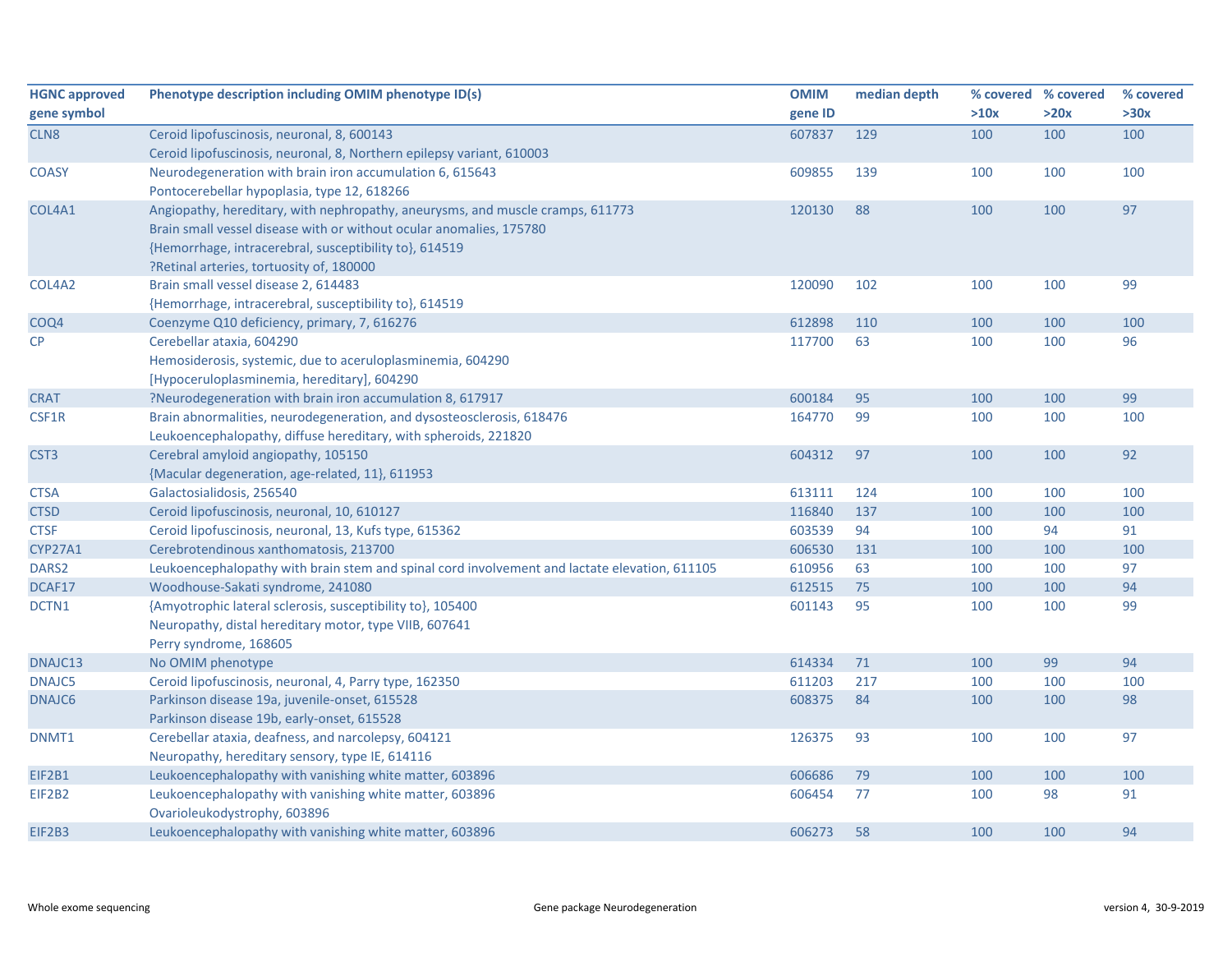| <b>HGNC approved</b> | Phenotype description including OMIM phenotype ID(s)                                               | <b>OMIM</b> | median depth |      | % covered % covered | % covered |
|----------------------|----------------------------------------------------------------------------------------------------|-------------|--------------|------|---------------------|-----------|
| gene symbol          |                                                                                                    | gene ID     |              | >10x | >20x                | >30x      |
| EIF2B4               | Leukoencephalopathy with vanishing white matter, 603896                                            | 606687      | 89           | 100  | 100                 | 100       |
|                      | Ovarioleukodystrophy, 603896                                                                       |             |              |      |                     |           |
| <b>EIF2B5</b>        | Leukoencephalopathy with vanishing white matter, 603896                                            | 603945      | 72           | 100  | 100                 | 98        |
|                      | Ovarioleukodystrophy, 603896                                                                       |             |              |      |                     |           |
| EIF4G1               | {Parkinson disease 18}, 614251                                                                     | 600495      | 100          | 100  | 100                 | 100       |
| ERBB4                | Amyotrophic lateral sclerosis 19, 615515                                                           | 600543      | 65           | 100  | 99                  | 93        |
| EXOSC <sub>3</sub>   | Pontocerebellar hypoplasia, type 1B, 614678                                                        | 606489      | 114          | 100  | 100                 | 96        |
| FA2H                 | Spastic paraplegia 35, 612319                                                                      | 611026      | 83           | 100  | 99                  | 91        |
| FBXO7                | Parkinson disease 15, 260300                                                                       | 605648      | 86           | 100  | 100                 | 97        |
| FIG4                 | Amyotrophic lateral sclerosis 11, 612577                                                           | 609390      | 59           | 100  | 99                  | 94        |
|                      | Charcot-Marie-Tooth disease, type 4J, 611228                                                       |             |              |      |                     |           |
|                      | ?Polymicrogyria, bilateral temporooccipital, 612691                                                |             |              |      |                     |           |
|                      | Yunis-Varon syndrome, 216340                                                                       |             |              |      |                     |           |
| FOLR1                | Neurodegeneration due to cerebral folate transport deficiency, 613068                              | 136430      | 111          | 100  | 100                 | 100       |
| FTL                  | Hyperferritinemia-cataract syndrome, 600886                                                        | 134790      | 144          | 100  | 100                 | 100       |
|                      | L-ferritin deficiency, dominant and recessive, 615604                                              |             |              |      |                     |           |
|                      | Neurodegeneration with brain iron accumulation 3, 606159                                           |             |              |      |                     |           |
| <b>FUS</b>           | Amyotrophic lateral sclerosis 6, with or without frontotemporal dementia, 608030                   | 137070      | 77           | 100  | 100                 | 97        |
|                      | Essential tremor, hereditary, 4, 614782                                                            |             |              |      |                     |           |
| <b>GALC</b>          | Krabbe disease, 245200                                                                             | 606890      | 54           | 100  | 99                  | 89        |
| GBE1                 | Glycogen storage disease IV, 232500                                                                | 607839      | 67           | 100  | 99                  | 92        |
|                      | Polyglucosan body disease, adult form, 263570                                                      |             |              |      |                     |           |
| <b>GCDH</b>          | Glutaricaciduria, type I, 231670                                                                   | 608801      | 112          | 100  | 100                 | 100       |
| <b>GFAP</b>          | Alexander disease, 203450                                                                          | 137780      | 81           | 100  | 100                 | 99        |
| GIGYF2               | {Parkinson disease 11}, 607688                                                                     | 612003      | 66           | 100  | 99                  | 94        |
| <b>GLA</b>           | Fabry disease, 301500                                                                              | 300644      | 101          | 100  | 100                 | 100       |
|                      | Fabry disease, cardiac variant, 301500                                                             |             |              |      |                     |           |
| <b>GRN</b>           | Aphasia, primary progressive, 607485                                                               | 138945      | 155          | 100  | 100                 | 100       |
|                      | Ceroid lipofuscinosis, neuronal, 11, 614706                                                        |             |              |      |                     |           |
|                      | Frontotemporal lobar degeneration with ubiquitin-positive inclusions, 607485                       |             |              |      |                     |           |
| <b>GSN</b>           | Amyloidosis, Finnish type, 105120                                                                  | 137350      | 95           | 100  | 100                 | 99        |
| <b>HEXA</b>          | GM2-gangliosidosis, several forms, 272800                                                          | 606869      | 86           | 100  | 100                 | 98        |
|                      | [Hex A pseudodeficiency], 272800                                                                   |             |              |      |                     |           |
|                      | Tay-Sachs disease, 272800                                                                          |             |              |      |                     |           |
| <b>HEXB</b>          | Sandhoff disease, infantile, juvenile, and adult forms, 268800                                     | 606873      | 119          | 100  | 100                 | 97        |
| HNRNPA1              | Amyotrophic lateral sclerosis 20, 615426                                                           | 164017      | 61           | 100  | 99                  | 95        |
|                      | ?Inclusion body myopathy with early-onset Paget disease without frontotemporal dementia 3, 615424  |             |              |      |                     |           |
| HNRNPA2B1            | ?Inclusion body myopathy with early-onset Paget disease with or without frontotemporal dementia 2, | 600124      | 58           | 100  | 100                 | 95        |
|                      | 615422                                                                                             |             |              |      |                     |           |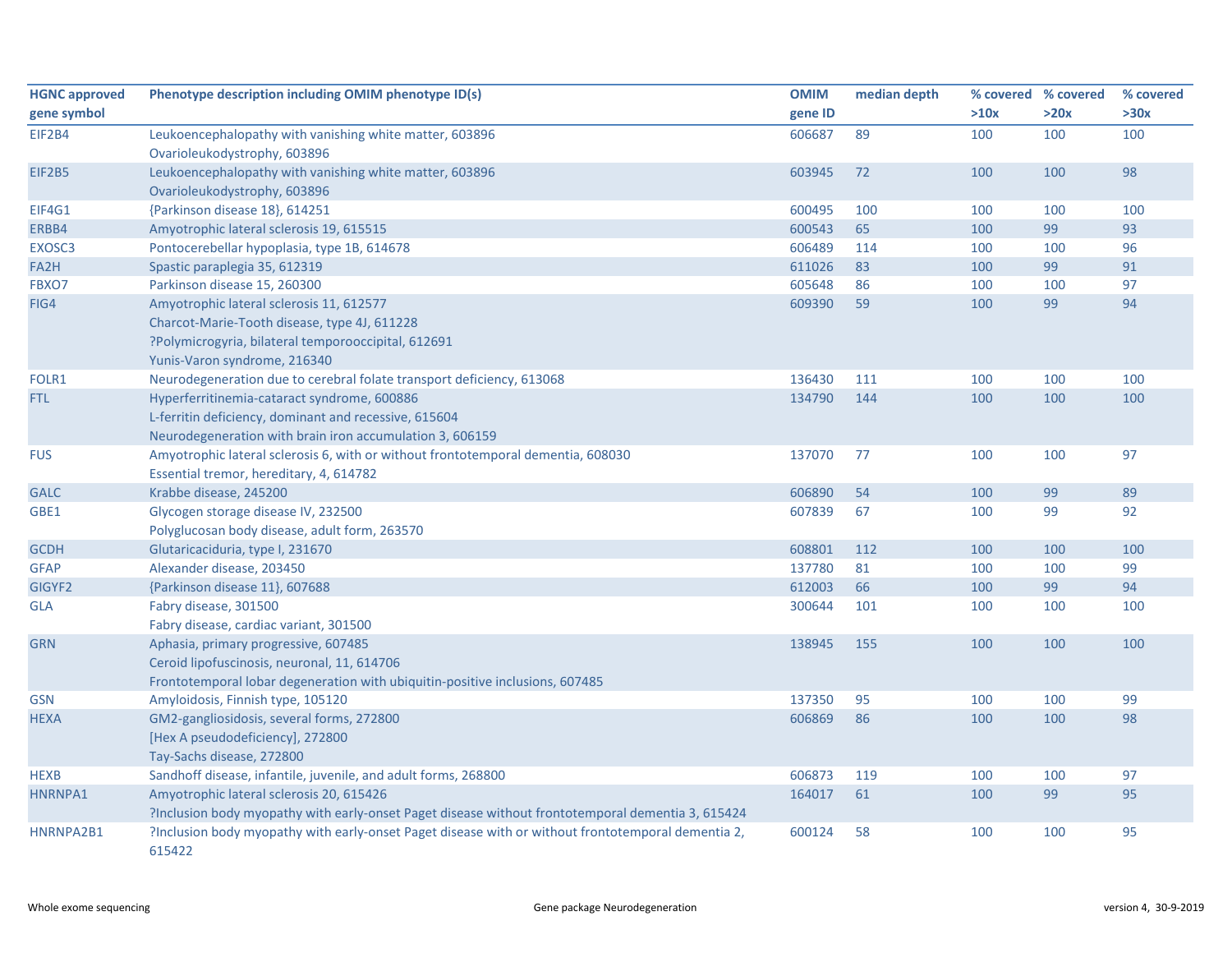| <b>HGNC approved</b> | Phenotype description including OMIM phenotype ID(s)                                      | <b>OMIM</b> | median depth |      | % covered % covered | % covered |
|----------------------|-------------------------------------------------------------------------------------------|-------------|--------------|------|---------------------|-----------|
| gene symbol          |                                                                                           | gene ID     |              | >10x | >20x                | >30x      |
| HTRA1                | CARASIL syndrome, 600142                                                                  | 602194      | 93           | 96   | 87                  | 83        |
|                      | Cerebral arteriopathy, with subcortical infarcts and leukoencephalopathy, type 2, 616779  |             |              |      |                     |           |
|                      | {Macular degeneration, age-related, 7}, 610149                                            |             |              |      |                     |           |
|                      | {Macular degeneration, age-related, neovascular type}, 610149                             |             |              |      |                     |           |
| HTRA2                | 3-methylglutaconic aciduria, type VIII, 617248                                            | 606441      | 143          | 100  | 100                 | 98        |
|                      | {Parkinson disease 13}, 610297                                                            |             |              |      |                     |           |
| <b>ISCA2</b>         | Multiple mitochondrial dysfunctions syndrome 4, 616370                                    | 615317      | 89           | 100  | 100                 | 100       |
| ITM2B                | Dementia, familial British, 176500                                                        | 603904      | 79           | 100  | 100                 | 97        |
|                      | Dementia, familial Danish, 117300                                                         |             |              |      |                     |           |
|                      | ?Retinal dystrophy with inner retinal dysfunction and ganglion cell abnormalities, 616079 |             |              |      |                     |           |
| KCTD7                | Epilepsy, progressive myoclonic 3, with or without intracellular inclusions, 611726       | 611725      | 159          | 100  | 100                 | 100       |
| LMNB1                | Leukodystrophy, adult-onset, 169500                                                       | 150340      | 66           | 100  | 100                 | 97        |
| <b>LRP10</b>         | No OMIM phenotype                                                                         | 609921      | 148          | 100  | 100                 | 100       |
| LRRK2                | {Parkinson disease 8}, 607060                                                             | 609007      | 78           | 100  | 100                 | 96        |
| <b>MAPT</b>          | Dementia, frontotemporal, with or without parkinsonism, 600274                            | 157140      | 120          | 100  | 100                 | 100       |
|                      | {Parkinson disease, susceptibility to}, 168600                                            |             |              |      |                     |           |
|                      | Pick disease, 172700                                                                      |             |              |      |                     |           |
|                      | Supranuclear palsy, progressive, 601104                                                   |             |              |      |                     |           |
|                      | Supranuclear palsy, progressive atypical, 260540                                          |             |              |      |                     |           |
| MATR3                | Amyotrophic lateral sclerosis 21, 606070                                                  | 164015      | 63           | 100  | 100                 | 95        |
| <b>MECR</b>          | Dystonia, childhood-onset, with optic atrophy and basal ganglia abnormalities, 617282     | 608205      | 97           | 100  | 100                 | 99        |
| MED <sub>20</sub>    | No OMIM phenotype                                                                         | 612915      | 148          | 100  | 100                 | 100       |
| MFSD <sub>8</sub>    | Ceroid lipofuscinosis, neuronal, 7, 610951                                                | 611124      | 68           | 100  | 100                 | 95        |
|                      | Macular dystrophy with central cone involvement, 616170                                   |             |              |      |                     |           |
| <b>MMACHC</b>        | Methylmalonic aciduria and homocystinuria, cblC type, 277400                              | 609831      | 133          | 100  | 100                 | 100       |
| <b>MTHFR</b>         | Homocystinuria due to MTHFR deficiency, 236250                                            | 607093      | 99           | 100  | 100                 | 99        |
|                      | {Neural tube defects, susceptibility to}, 601634                                          |             |              |      |                     |           |
|                      | {Schizophrenia, susceptibility to}, 181500                                                |             |              |      |                     |           |
|                      | {Thromboembolism, susceptibility to}, 188050                                              |             |              |      |                     |           |
|                      | {Vascular disease, susceptibility to}                                                     |             |              |      |                     |           |
| <b>MTR</b>           | Homocystinuria-megaloblastic anemia, cblG complementation type, 250940                    | 156570      | 80           | 100  | 100                 | 97        |
|                      | {Neural tube defects, folate-sensitive, susceptibility to}, 601634                        |             |              |      |                     |           |
| <b>MYORG</b>         | Basal ganglia calcification, idiopathic, 7, 618317                                        | 618255      | 205          | 100  | 100                 | 99        |
| <b>NKX6-2</b>        | Spastic ataxia 8, with hypomyelinating leukodystrophy, 617560                             | 605955      | 107          | 99   | 88                  | 83        |
| NOTCH <sub>3</sub>   | Cerebral arteriopathy with subcortical infarcts and leukoencephalopathy 1, 125310         | 600276      | 111          | 99   | 95                  | 91        |
|                      | Lateral meningocele syndrome, 130720                                                      |             |              |      |                     |           |
|                      | ?Myofibromatosis, infantile 2, 615293                                                     |             |              |      |                     |           |
| NPC1                 | Niemann-Pick disease, type C1, 257220                                                     | 607623      | 87           | 100  | 100                 | 99        |
|                      | Niemann-Pick disease, type D, 257220                                                      |             |              |      |                     |           |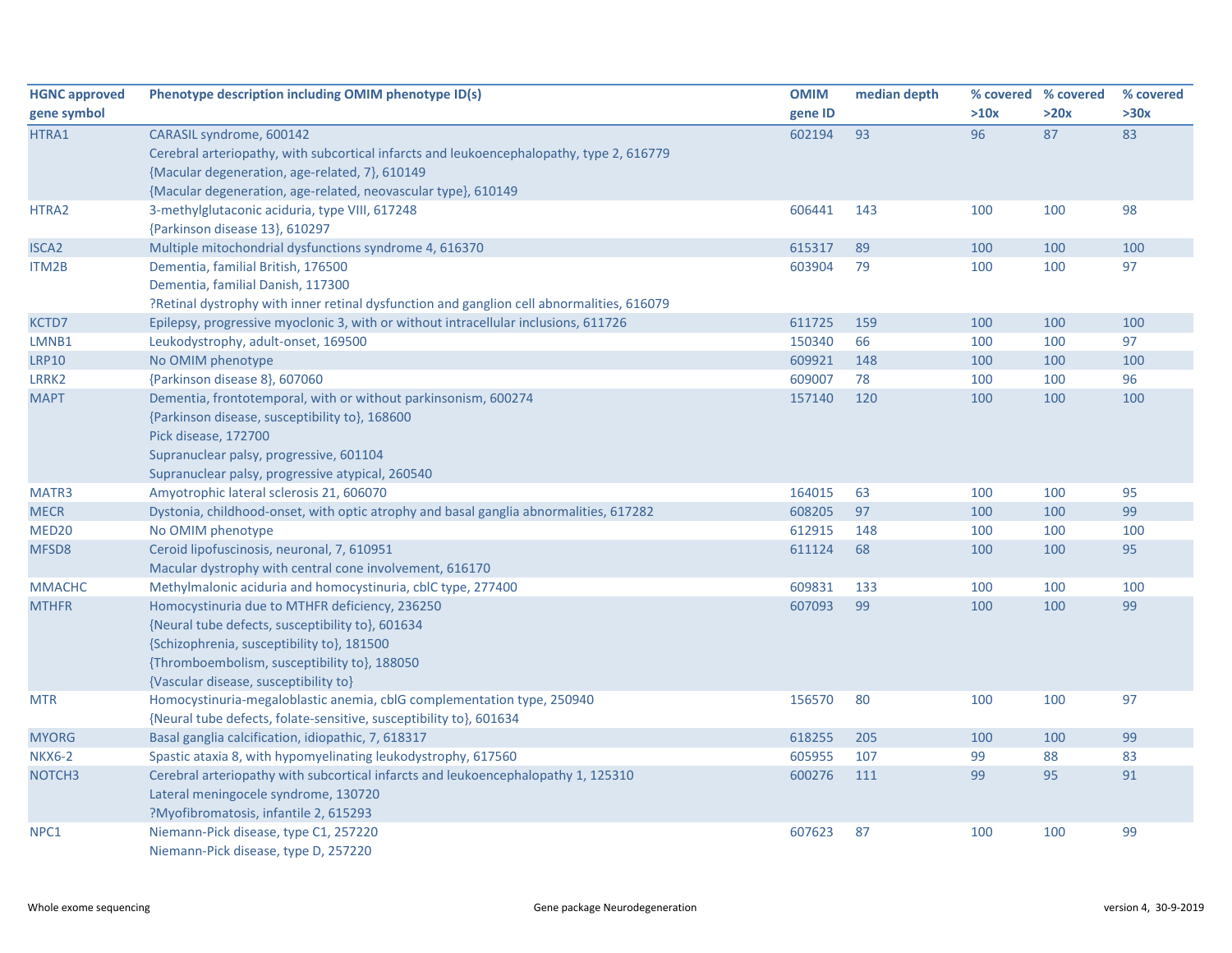| <b>HGNC approved</b> | Phenotype description including OMIM phenotype ID(s)                      | <b>OMIM</b> | median depth | % covered % covered |      | % covered |
|----------------------|---------------------------------------------------------------------------|-------------|--------------|---------------------|------|-----------|
| gene symbol          |                                                                           | gene ID     |              | >10x                | >20x | >30x      |
| NPC <sub>2</sub>     | Niemann-pick disease, type C2, 607625                                     | 601015      | 95           | 100                 | 100  | 100       |
| <b>OPTN</b>          | Amyotrophic lateral sclerosis 12, 613435                                  | 602432      | 81           | 100                 | 100  | 96        |
|                      | Glaucoma 1, open angle, E, 137760                                         |             |              |                     |      |           |
|                      | {Glaucoma, normal tension, susceptibility to}, 606657                     |             |              |                     |      |           |
| PAH                  | [Hyperphenylalaninemia, non-PKU mild], 261600                             | 612349      | 68           | 100                 | 99   | 95        |
|                      | Phenylketonuria, 261600                                                   |             |              |                     |      |           |
| PANK <sub>2</sub>    | HARP syndrome, 607236                                                     | 606157      | 81           | 100                 | 100  | 99        |
|                      | Neurodegeneration with brain iron accumulation 1, 234200                  |             |              |                     |      |           |
| PARK7                | Parkinson disease 7 early-onset, 606324                                   | 602533      | 68           | 100                 | 99   | 87        |
| <b>PDGFB</b>         | Basal ganglia calcification, idiopathic, 5, 615483                        | 190040      | 101          | 100                 | 100  | 100       |
|                      | Dermatofibrosarcoma protuberans, 607907                                   |             |              |                     |      |           |
|                      | Meningioma, SIS-related, 607174                                           |             |              |                     |      |           |
| <b>PDGFRB</b>        | Basal ganglia calcification, idiopathic, 4, 615007                        | 173410      | 116          | 100                 | 100  | 100       |
|                      | Kosaki overgrowth syndrome, 616592                                        |             |              |                     |      |           |
|                      | Myeloproliferative disorder with eosinophilia, 131440                     |             |              |                     |      |           |
|                      | Myofibromatosis, infantile, 1, 228550                                     |             |              |                     |      |           |
|                      | Premature aging syndrome, Penttinen type, 601812                          |             |              |                     |      |           |
| PFN1                 | Amyotrophic lateral sclerosis 18, 614808                                  | 176610      | 159          | 100                 | 100  | 100       |
| PINK1                | Parkinson disease 6, early onset, 605909                                  | 608309      | 100          | 98                  | 93   | 88        |
| PLA2G6               | Infantile neuroaxonal dystrophy 1, 256600                                 | 603604      | 118          | 100                 | 100  | 99        |
|                      | Neurodegeneration with brain iron accumulation 2B, 610217                 |             |              |                     |      |           |
|                      | Parkinson disease 14, 612953                                              |             |              |                     |      |           |
| <b>POLG</b>          | Mitochondrial DNA depletion syndrome 4A (Alpers type), 203700             | 174763      | 114          | 100                 | 100  | 99        |
|                      | Mitochondrial DNA depletion syndrome 4B (MNGIE type), 613662              |             |              |                     |      |           |
|                      | Mitochondrial recessive ataxia syndrome (includes SANDO and SCAE), 607459 |             |              |                     |      |           |
|                      | Progressive external ophthalmoplegia 1, 157640                            |             |              |                     |      |           |
|                      | Progressive external ophthalmoplegia 1, 258450                            |             |              |                     |      |           |
| PPT1                 | Ceroid lipofuscinosis, neuronal, 1, 256730                                | 600722      | 84           | 100                 | 100  | 100       |
| PRKAR1B              | No OMIM phenotype                                                         | 176911      | 95           | 100                 | 98   | 91        |
| <b>PRKN</b>          | Adenocarcinoma of lung, somatic, 211980                                   | 602544      | 96           | 100                 | 100  | 99        |
|                      | Ovarian cancer, somatic, 167000                                           |             |              |                     |      |           |
|                      | Parkinson disease, juvenile, type 2, 600116                               |             |              |                     |      |           |
| <b>PRKRA</b>         | Dystonia 16, 612067                                                       | 603424      | 81           | 100                 | 100  | 96        |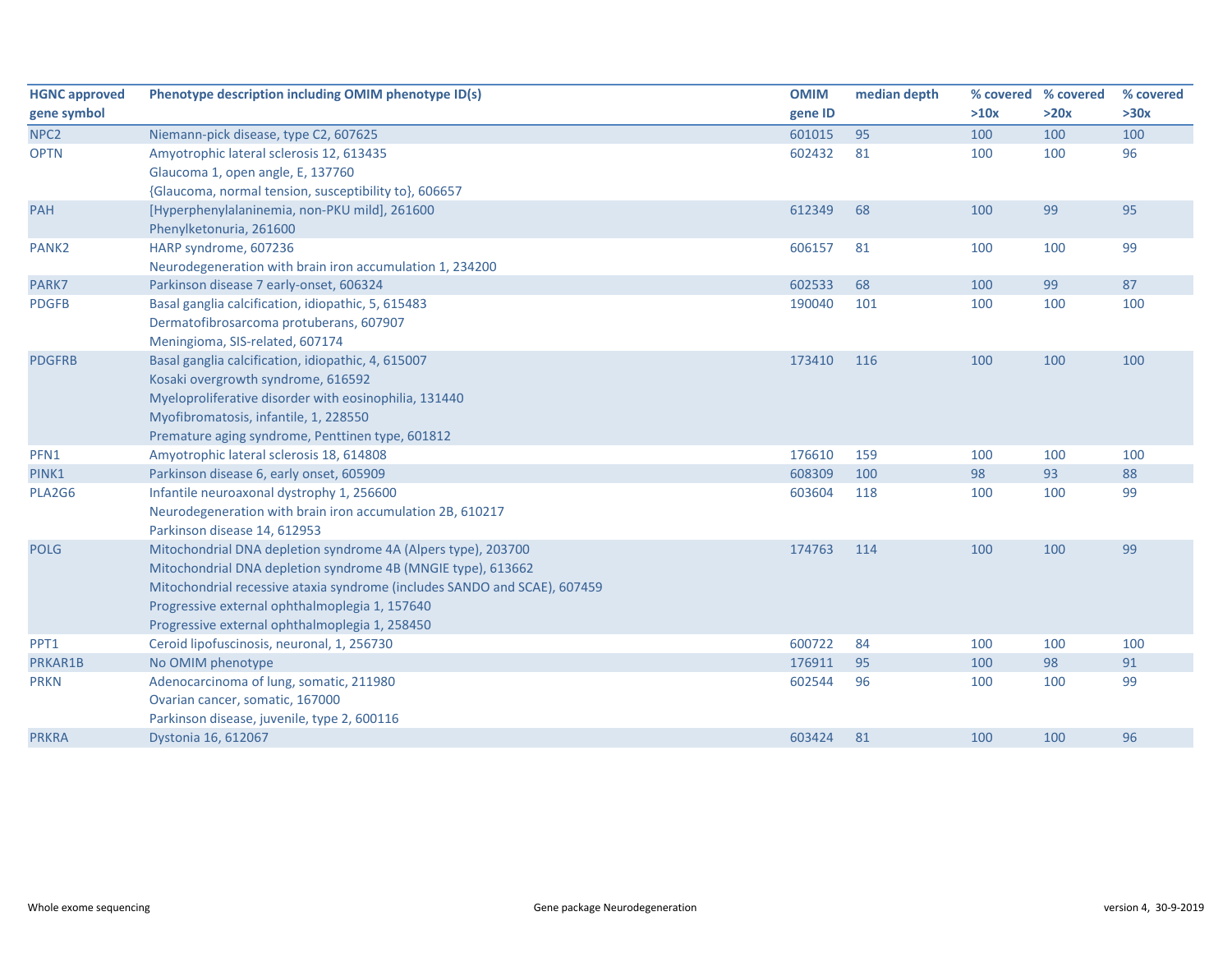| <b>HGNC approved</b> | Phenotype description including OMIM phenotype ID(s)                             | <b>OMIM</b> | median depth |      | % covered % covered | % covered |
|----------------------|----------------------------------------------------------------------------------|-------------|--------------|------|---------------------|-----------|
| gene symbol          |                                                                                  | gene ID     |              | >10x | >20x                | >30x      |
| <b>PRNP</b>          | Cerebral amyloid angiopathy, PRNP-related, 137440                                | 176640      | 138          | 100  | 100                 | 100       |
|                      | Creutzfeldt-Jakob disease, 123400                                                |             |              |      |                     |           |
|                      | Gerstmann-Straussler disease, 137440                                             |             |              |      |                     |           |
|                      | Huntington disease-like 1, 603218                                                |             |              |      |                     |           |
|                      | Insomnia, fatal familial, 600072                                                 |             |              |      |                     |           |
|                      | {Kuru, susceptibility to}, 245300                                                |             |              |      |                     |           |
|                      | Prion disease with protracted course, 606688                                     |             |              |      |                     |           |
| PSEN1                | ?Acne inversa, familial, 3, 613737                                               | 104311      | 59           | 100  | 100                 | 93        |
|                      | Alzheimer disease, type 3, 607822                                                |             |              |      |                     |           |
|                      | Alzheimer disease, type 3, with spastic paraparesis and apraxia, 607822          |             |              |      |                     |           |
|                      | Alzheimer disease, type 3, with spastic paraparesis and unusual plaques, 607822  |             |              |      |                     |           |
|                      | Cardiomyopathy, dilated, 1U, 613694                                              |             |              |      |                     |           |
|                      | Dementia, frontotemporal, 600274                                                 |             |              |      |                     |           |
|                      | Pick disease, 172700                                                             |             |              |      |                     |           |
| PSEN <sub>2</sub>    | Alzheimer disease-4, 606889                                                      | 600759      | 113          | 100  | 100                 | 100       |
|                      | Cardiomyopathy, dilated, 1V, 613697                                              |             |              |      |                     |           |
| <b>PSENEN</b>        | Acne inversa, familial, 2, with or without Dowling-Degos disease, 613736         | 607632      | 88           | 100  | 100                 | 100       |
| PTRHD1               | No OMIM phenotype                                                                | 617342      | 119          | 100  | 100                 | 100       |
| QARS1                | Microcephaly, progressive, seizures, and cerebral and cerebellar atrophy, 615760 | 603727      | 108          | 100  | 100                 | 100       |
| RARS2                | Pontocerebellar hypoplasia, type 6, 611523                                       | 611524      | 66           | 100  | 99                  | 93        |
| REPS1                | ?Neurodegeneration with brain iron accumulation 7, 617916                        | 614825      | 54           | 98   | 94                  | 88        |
| <b>SEPSECS</b>       | Pontocerebellar hypoplasia type 2D, 613811                                       | 613009      | 78           | 100  | 100                 | 96        |
| SERPINI1             | Encephalopathy, familial, with neuroserpin inclusion bodies, 604218              | 602445      | 73           | 100  | 100                 | 98        |
| <b>SETX</b>          | Amyotrophic lateral sclerosis 4, juvenile, 602433                                | 608465      | 70           | 100  | 100                 | 97        |
|                      | Spinocerebellar ataxia, with axonal neuropathy 2, 606002                         |             |              |      |                     |           |
| SIGMAR1              | ?Amyotrophic lateral sclerosis 16, juvenile, 614373                              | 601978      | 135          | 100  | 100                 | 100       |
|                      | ?Spinal muscular atrophy, distal, 2, 605726                                      |             |              |      |                     |           |
| <b>SLC17A5</b>       | Salla disease, 604369                                                            | 604322      | 86           | 100  | 100                 | 97        |
|                      | Sialic acid storage disorder, infantile, 269920                                  |             |              |      |                     |           |
| <b>SLC20A2</b>       | Basal ganglia calcification, idiopathic, 1, 213600                               | 158378      | 99           | 100  | 100                 | 95        |
| SLC33A1              | Congenital cataracts, hearing loss, and neurodegeneration, 614482                | 603690      | 68           | 100  | 98                  | 86        |
|                      | Spastic paraplegia 42, 612539                                                    |             |              |      |                     |           |
| <b>SLC39A14</b>      | Hypermanganesemia with dystonia 2, 617013                                        | 608736      | 92           | 100  | 100                 | 97        |
|                      | ?Hyperostosis cranalis interna, 144755                                           |             |              |      |                     |           |
| SLC6A3               | {Nicotine dependence, protection against}, 188890                                | 126455      | 102          | 100  | 100                 | 100       |
|                      | Parkinsonism-dystonia, infantile, 1, 613135                                      |             |              |      |                     |           |
| SMPD1                | Niemann-Pick disease, type A, 257200                                             | 607608      | 131          | 100  | 100                 | 99        |
|                      | Niemann-Pick disease, type B, 607616                                             |             |              |      |                     |           |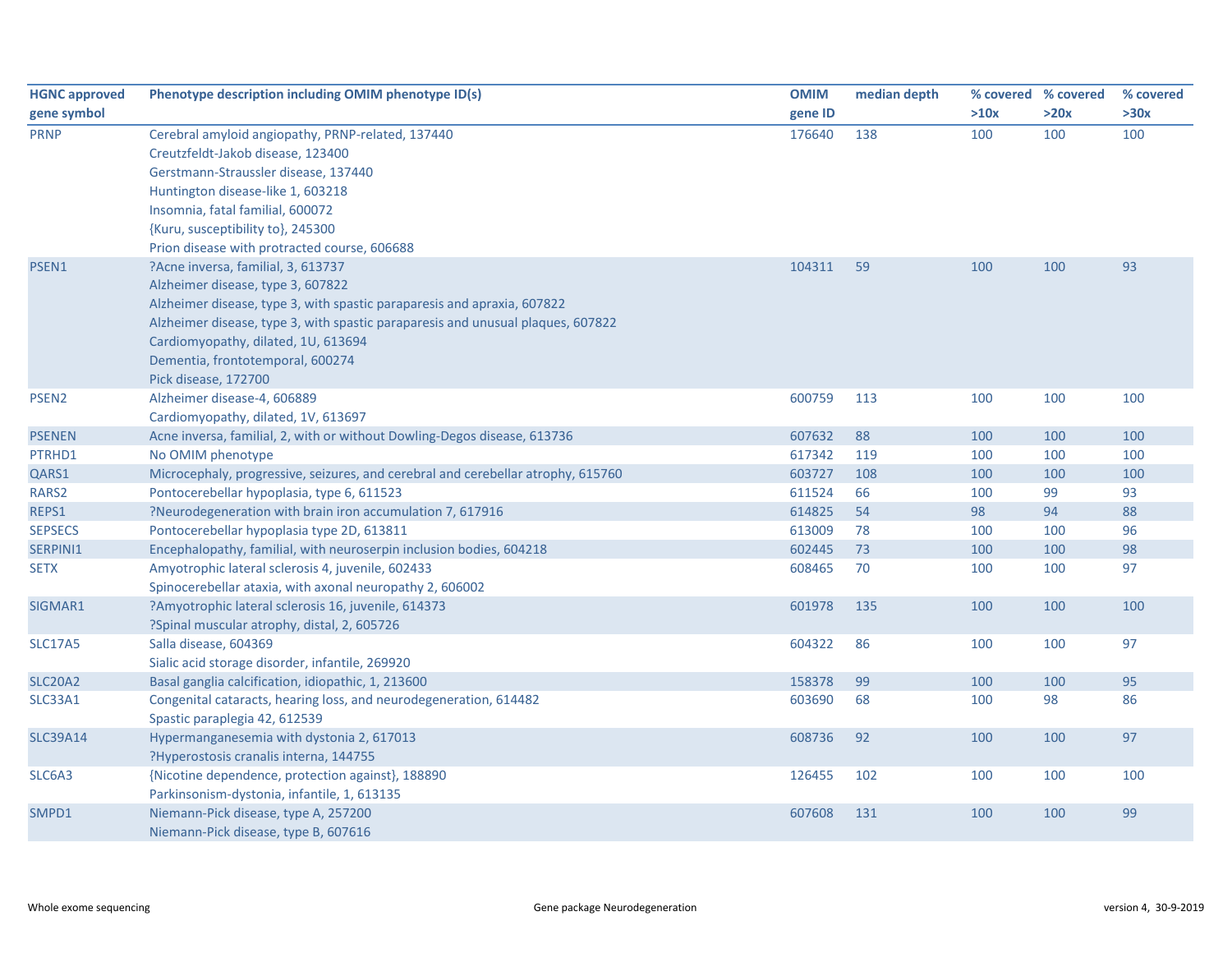| <b>HGNC approved</b> | Phenotype description including OMIM phenotype ID(s)                                          | <b>OMIM</b> | median depth     |      | % covered % covered | % covered |
|----------------------|-----------------------------------------------------------------------------------------------|-------------|------------------|------|---------------------|-----------|
| gene symbol          |                                                                                               | gene ID     |                  | >10x | >20x                | >30x      |
| <b>SNCA</b>          | Dementia, Lewy body, 127750                                                                   | 163890      | 52               | 100  | 100                 | 98        |
|                      | Parkinson disease 1, 168601                                                                   |             |                  |      |                     |           |
|                      | Parkinson disease 4, 605543                                                                   |             |                  |      |                     |           |
| <b>SNCB</b>          | Dementia, Lewy body, 127750                                                                   | 602569      | 130              | 100  | 100                 | 100       |
| SNORD118             | Leukoencephalopathy, brain calcifications, and cysts, 614561                                  | 616663      | No coverage data |      |                     |           |
| SOD <sub>1</sub>     | Amyotrophic lateral sclerosis 1, 105400                                                       | 147450      | 74               | 100  | 100                 | 100       |
| SORL1                | No OMIM phenotype                                                                             | 602005      | 86               | 100  | 100                 | 96        |
| <b>SPG11</b>         | Amyotrophic lateral sclerosis 5, juvenile, 602099                                             | 610844      | 84               | 100  | 100                 | 97        |
|                      | Charcot-Marie-Tooth disease, axonal, type 2X, 616668                                          |             |                  |      |                     |           |
|                      | Spastic paraplegia 11, 604360                                                                 |             |                  |      |                     |           |
| <b>SPR</b>           | Dystonia, dopa-responsive, due to sepiapterin reductase deficiency, 612716                    | 182125      | 102              | 100  | 100                 | 100       |
| SQSTM1               | Frontotemporal dementia and/or amyotrophic lateral sclerosis 3, 616437                        | 601530      | 129              | 100  | 100                 | 96        |
|                      | Myopathy, distal, with rimmed vacuoles, 617158                                                |             |                  |      |                     |           |
|                      | Neurodegeneration with ataxia, dystonia, and gaze palsy, childhood-onset, 617145              |             |                  |      |                     |           |
|                      | Paget disease of bone 3, 167250                                                               |             |                  |      |                     |           |
| STUB1                | ?Spinocerebellar ataxia 48, 618093                                                            | 607207      | 137              | 100  | 100                 | 100       |
|                      | Spinocerebellar ataxia 16, 615768                                                             |             |                  |      |                     |           |
| SUMF1                | Multiple sulfatase deficiency, 272200                                                         | 607939      | 88               | 100  | 100                 | 99        |
| SYNJ1                | Epileptic encephalopathy, early infantile, 53, 617389                                         | 604297      | 62               | 100  | 99                  | 92        |
|                      | Parkinson disease 20, early-onset, 615530                                                     |             |                  |      |                     |           |
| TAF1                 | Dystonia-Parkinsonism, 314250                                                                 | 313650      | 54               | 100  | 97                  | 87        |
|                      | Mental retardation, syndromic 33, 300966                                                      |             |                  |      |                     |           |
| TANGO <sub>2</sub>   | Metabolic encephalomyopathic crises, recurrent, with rhabdomyolysis, cardiac arrhythmias, and | 616830      | 96               | 100  | 100                 | 99        |
|                      | neurodegeneration, 616878                                                                     |             |                  |      |                     |           |
| <b>TARDBP</b>        | Amyotrophic lateral sclerosis 10, with or without FTD, 612069                                 | 605078      | 124              | 100  | 100                 | 95        |
|                      | Frontotemporal lobar degeneration, TARDBP-related, 612069                                     |             |                  |      |                     |           |
| <b>TBC1D23</b>       | Pontocerebellar hypoplasia, type 11, 617695                                                   | 617687      | 57               | 100  | 99                  | 90        |
| <b>TBCD</b>          | Encephalopathy, progressive, early-onset, with brain atrophy and thin corpus callosum, 617193 | 604649      | 104              | 100  | 99                  | 96        |
| TBK1                 | {Encephalopathy, acute, infection-induced (herpes-specific), susceptibility to, 8}, 617900    | 604834      | 80               | 100  | 99                  | 90        |
|                      | Frontotemporal dementia and/or amyotrophic lateral sclerosis 4, 616439                        |             |                  |      |                     |           |
| <b>TBP</b>           | {Parkinson disease, susceptibility to}, 168600                                                | 600075      | 80               | 100  | 100                 | 96        |
|                      | Spinocerebellar ataxia 17, 607136                                                             |             |                  |      |                     |           |
| <b>TH</b>            | Segawa syndrome, recessive, 605407                                                            | 191290      | 93               | 100  | 99                  | 94        |
| TOE1                 | Pontocerebellar hypoplasia, type 7, 614969                                                    | 613931      | 110              | 100  | 100                 | 98        |
| TPP1                 | Ceroid lipofuscinosis, neuronal, 2, 204500                                                    | 607998      | 97               | 100  | 100                 | 100       |
|                      | Spinocerebellar ataxia 7, 609270                                                              |             |                  |      |                     |           |
| TREM2                | Polycystic lipomembranous osteodysplasia with sclerosing leukoencephalopathy 2, 618193        | 605086      | 107              | 100  | 100                 | 100       |